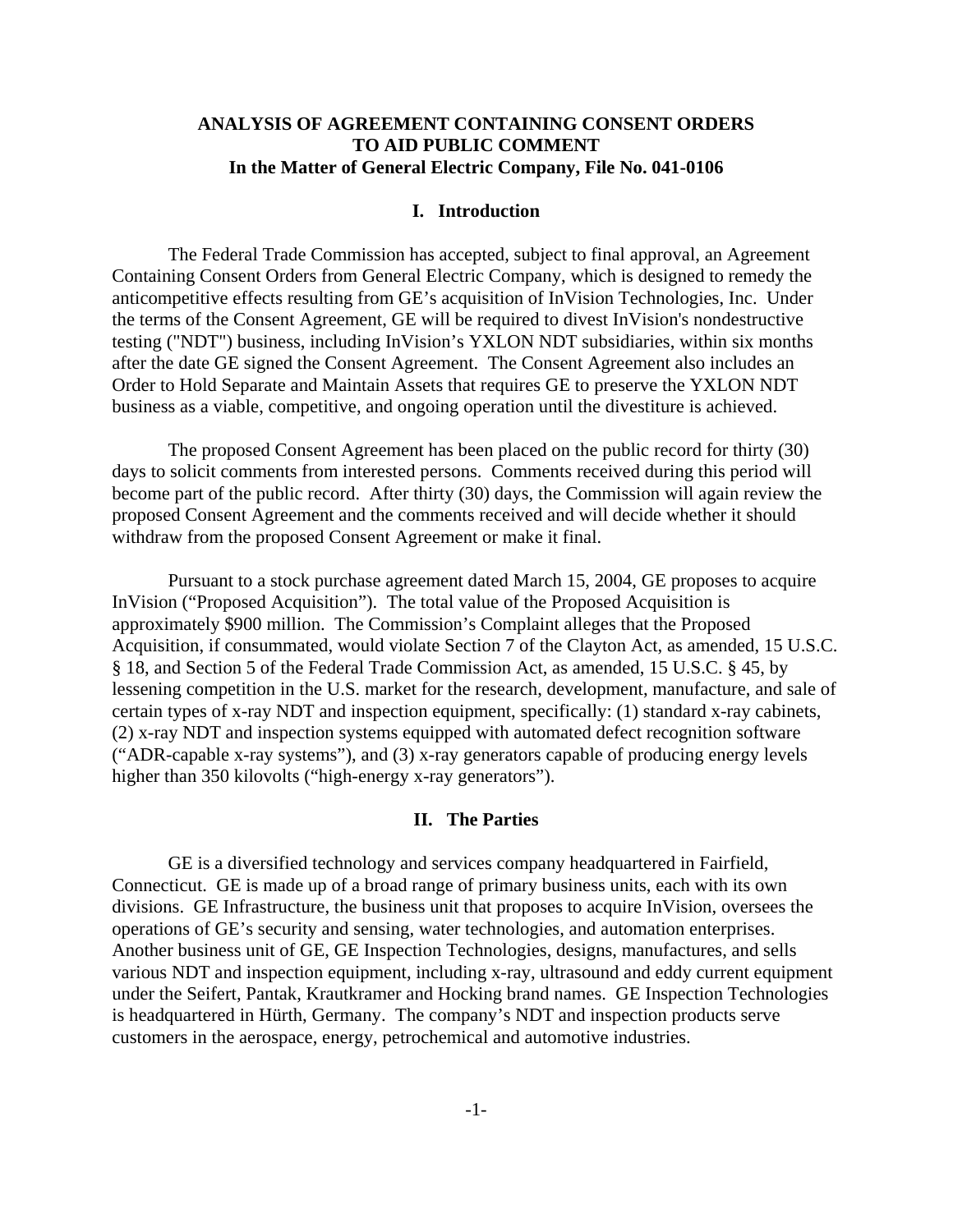Headquartered in Newark, California, InVision is the leading supplier of explosive detection systems ("EDS") to the U.S. government for civil aviation security. InVision's EDS devices are used at airports for screening checked passenger baggage. InVision also offers industrial NDT and inspection equipment through its YXLON subsidiary. YXLON, headquartered in Hamburg, Germany, was acquired by InVision in 2003. YXLON designs, manufactures and sells x-ray NDT and inspection equipment for use in a wide range of industries, including the aerospace, automotive, and security industries.

# **III. X-Ray NDT and Inspection Equipment**

GE and InVision, through its YXLON subsidiary, are the two largest suppliers of x-ray NDT and inspection equipment in the United States. X-ray NDT and inspection equipment includes, among other products: (1) standard x-ray cabinets; (2) ADR-capable x-ray systems; and (3) high-energy x-ray generators. X-ray NDT and inspection equipment is used to inspect the structure and tolerance of materials, or identify objects inside materials, without damaging the materials or impairing their future usefulness.

Standard x-ray cabinets are x-ray NDT and inspection systems with generic configurations and uniform prices. Standard x-ray cabinets are multi-purpose inspection systems, as opposed to customized systems that are designed for particular customer needs, or application-specific x-ray systems utilized for specific tasks such as tire or airbag inspection. A single standard x-ray cabinet is capable of inspecting a variety of products as diverse as, for example, metal die-castings, turbine engine parts, steel components, plastics and ceramics.

ADR-capable x-ray systems are inspection systems that utilize automated defect recognition, or ADR, software that completely automates the inspection process. Unlike traditional x-ray NDT and inspection systems that require a manual operator, ADR-capable x-ray systems eliminate the need to make subjective human decisions regarding the objects being inspected. The benefits of ADR-capable x-ray systems for customers are improved inspection quality, increased throughput and decreased labor costs.

High-energy x-ray generators are components of x-ray NDT and inspection systems that generate the power needed to produce an x-ray beam and display an x-ray image. There are different categories of x-ray generators that are distinguished by the amount of power they can produce. High-energy x-ray generators produce levels of power sufficient for x-rays to penetrate dense materials, such as steel, that other types of x-ray generators cannot produce.

Manufacturers and end users in a variety of industries use standard x-ray cabinets, ADRcapable x-ray systems, and high-energy x-ray generators for quality control and safety purposes. Purchasers of these products purchase the type of x-ray NDT and inspection equipment that is best-suited for their application and, because of the unique performance characteristics of each type of equipment, there is little opportunity to switch to alternative equipment. In fact, even a price increase of five to ten percent for standard x-ray cabinets, ADR-capable x-ray systems, or high-energy x-ray generators would not likely cause a significant number of customers for these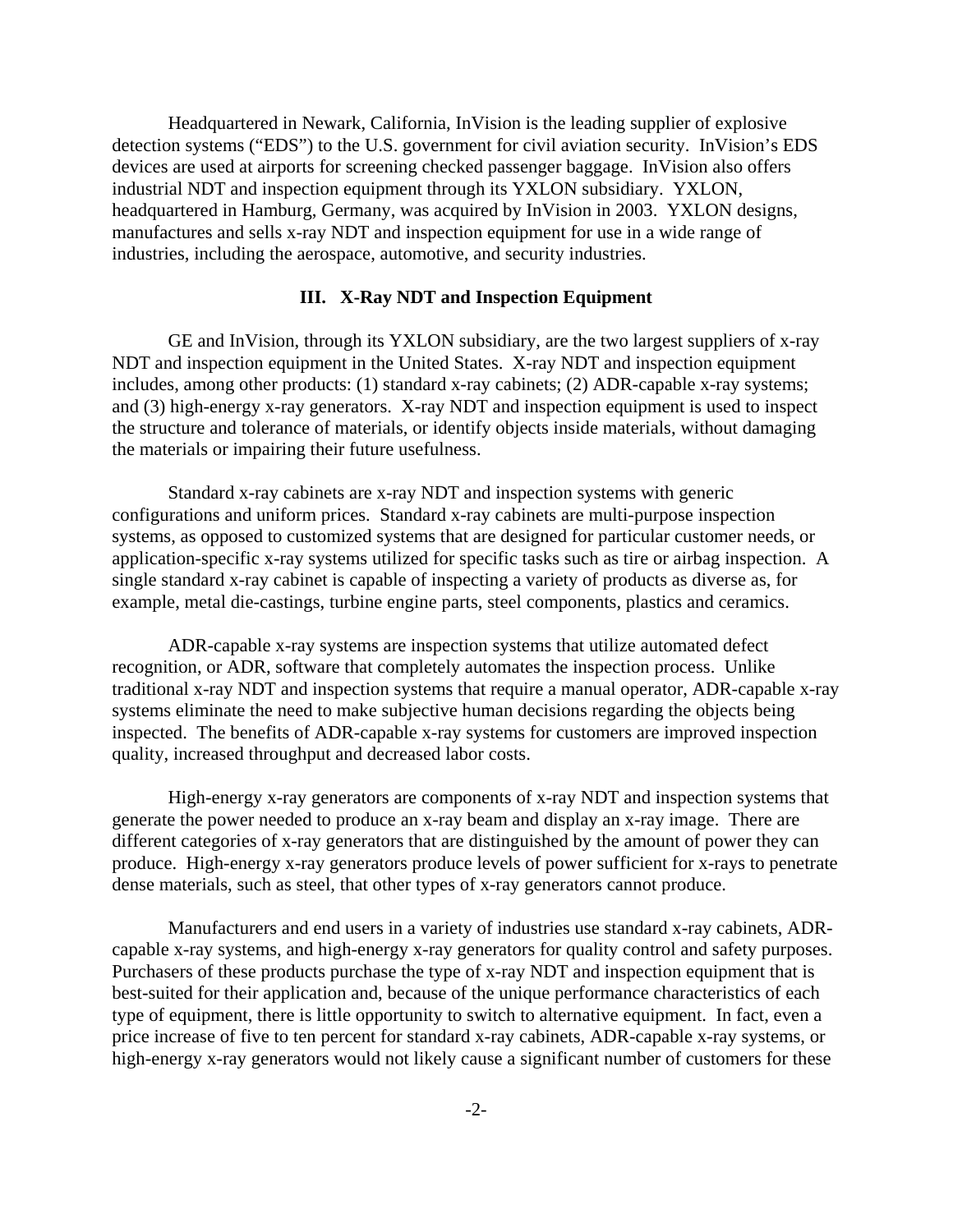products to switch to any alternative product.

The United States is the appropriate geographic market for standard x-ray cabinets, ADR-capable x-ray systems, and high-energy x-ray generators in which to analyze the competitive effects of the Proposed Acquisition. Because x-ray NDT and inspection equipment frequently needs to be serviced and repaired to ensure proper operation, customers purchase from suppliers with local service and support networks. Furthermore, customers purchase from companies with a proven reputation for accurate and reliable equipment, and are reluctant to switch to a new company that does not have a proven track record for providing such service and support. Foreign suppliers that have not established the necessary service and support networks, brand reputation, and customer acceptance in the United States are not effective competitors for U.S. customers and would not be able to constrain a price increase for standard x-ray cabinets, ADR-capable x-ray systems, or high-energy x-ray generators in the United States.

The U.S. markets for standard x-ray cabinets, ADR-capable x-ray systems, and highenergy x-ray generators are all highly concentrated. GE and InVision are the two largest suppliers in each of these markets. If the Proposed Acquisition is consummated, GE would become the dominant supplier in each of these markets. For many customers, GE and InVision are the top two choices when considering a supplier of standard x-ray cabinets, ADR-capable xray systems, or high-energy x-ray generators. By eliminating competition between these two leading suppliers, the Proposed Acquisition would allow GE to unilaterally exercise market power, thereby increasing the likelihood that purchasers of standard x-ray cabinets, ADRcapable x-ray systems, and high-energy x-ray generators would be forced to pay higher prices and that innovation in these markets would decrease.

Significant impediments to new entry exist in the U.S. markets for x-ray NDT and inspection equipment. First, a new entrant would need to devote significant time and expense researching and developing a product. Second, a new entrant must undertake the lengthy and costly process of establishing a track record of reliability for its product. This track record is critical to customers because x-ray NDT and inspection equipment is relied upon to ensure the quality, performance, and safety of their products. Finally, a new supplier of standard x-ray cabinets, ADR-capable x-ray systems, and high-energy x-ray generators would have to spend a great deal of time and money to develop a broad service and support network upon which customers can rely. For these reasons, new entry into the markets for standard x-ray cabinets, ADR-capable x-ray systems, and high-energy x-ray generators is not likely to occur in a timely manner even if prices increased substantially after the Proposed Acquisition. Additionally, new entry into these markets is unlikely because the costs of entering these markets are too high relative to the limited sales opportunities available to new entrants.

# **IV. The Consent Agreement**

The Consent Agreement effectively remedies the Proposed Acquisition's anticompetitive